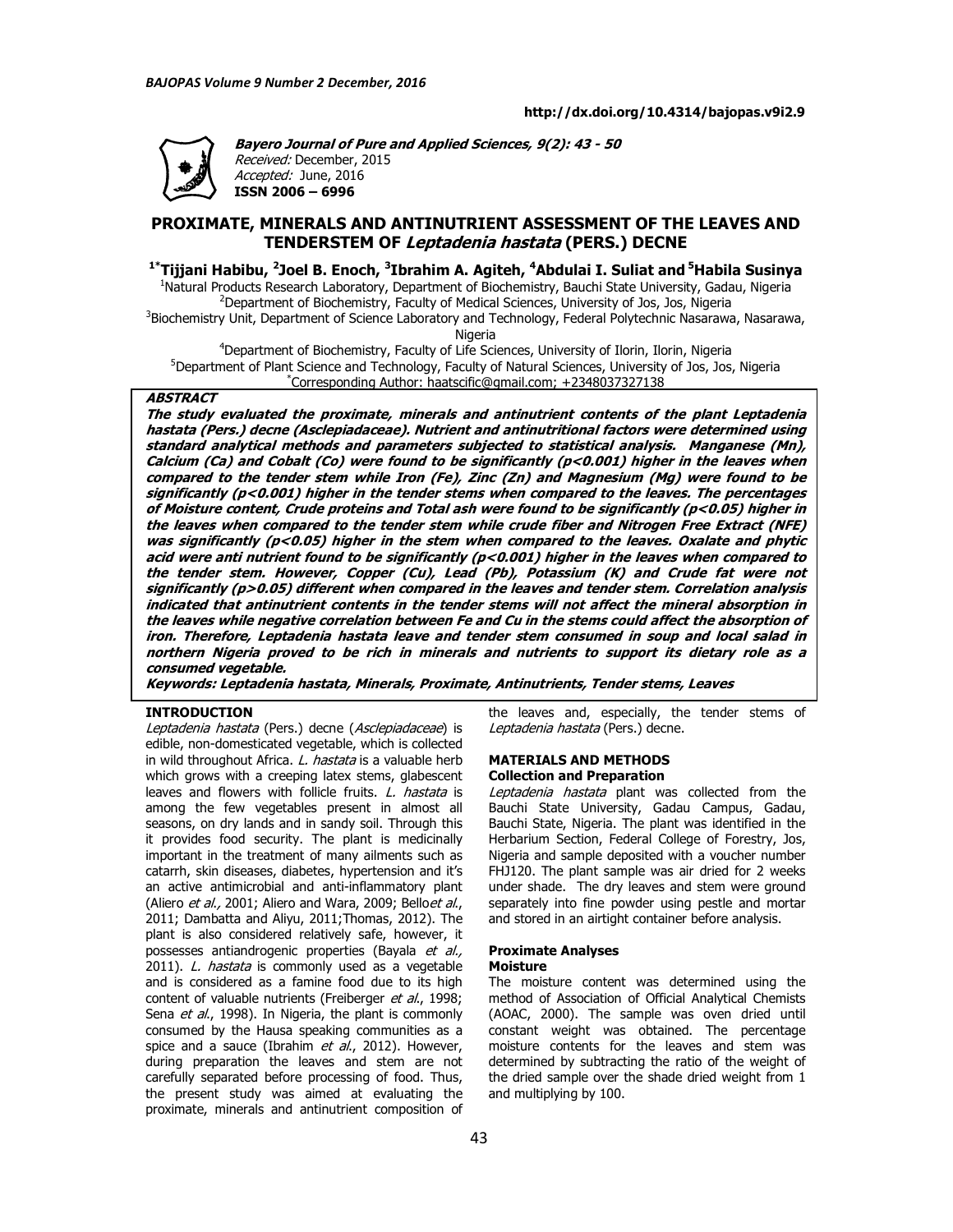# **Crude Protein**

The total nitrogen content of the samples was determined using the method of Ng et al.(2008). To convert the nitrogen content to protein, a conversion factor of 4.4 was used.

### **Crude Fat and Fibre**

Crude fat and fiber were determined using the organic residue left over after a sequential extraction of samples with ether. The fat was extracted first using petroleum ether, followed by stirring, and then allowed to settle and then decanted. The fat free material was preheated with  $1.25\%$  H<sub>2</sub>SO<sub>4</sub>. The sample were made neutral by washing with boiling water, followed by addition of pre-heated 1.25%  $Na<sub>2</sub>SO<sub>4</sub>$ . The residues was completely dried by heating, cooled in a desiccator and weighed. % Crude fibre was then estimated by multiplying the differences in weight by 100.

### **Ash Content**

The leaves and the tender stem were incinerated in a furnace at temperature of 550°C. The remaining inorganic material was cooled, weighed. Ash solution was prepared by dissolving the ash in 100 mL of 1M HCl.

## **Nitrogen Free Extract (NFE)**

Nitrogen Free Extract (NFE) was determined by subtracting the sum of percentages of all the nutrients already determined from 100. This included crude protein, crude fiber, ether extract, ash and moisture contents. This value represents the soluble carbohydrates and other digestible and easily utilizable non-nitrogenous substances.

# **Mineral Analyses**

The leaves and tender stem were carefully weighed. The powdered samples (10g) were digested separately in a conical flask with 10mls of concentrated  $HNO<sub>3</sub>$  each and 3mls of  $HClO<sub>4</sub>$  was added, and heated on a hot plate for one hour. Each sample was filtered and the residue treated with  $0.2\%$ v/v HNO<sub>3</sub> 4mls of HClO<sub>4</sub> and 2mls of concentrated  $H_2SO_4$  was then added and the mixture heated in an aluminium block digester until white fume evolved and a clear solution obtained. The clear solution was subsequently diluted with appropriate volume of water and stored until required for analysis on an Atomic Absorption Spectrophotometer (AAS-650, Double Beam-Shimadzu, Japan).

## **Calcium Determination**

Calcium was determined from the digested samples using the method of Vogel (1983). A standard solutions and sample solutions were aspirated and absorbance read. The concentrations of calcium in the samples were obtained by extrapolation from the standard calibration plot.

# **Phosphorous Determination**

Phosphorous was determined based on the formation of phosphomolybdenum blue complexes. The Phosphorous content was complex with acidified ammonium molybdate to form phosphomolybdate, which was then reduced to molybdenum blue by the addition of stannous chloride reducing reagent. The solutions were then read spectrophotometrically at 840 nm and phosphorous was calculated using the absorbance and a standard curve prepared from

different concentrations of potassium dihydrogen phosphate (KH<sub>2</sub>PO<sub>4</sub>).

# **Antinutrient Analysis**

# **Oxalate**

The oxalate content was determined by first heating approximately 2.0 g of powdered samples of the leaves and tender stem separately in distilled water and adding 0.3 M HCl to the samples. The sample was filtered and treated with 2 drops of methyl red indicator and NH4OH solution before heating the mixture at a temperature between 90 to  $100^{\circ}$ C. 10  $\text{cm}^3$  of 10% CaCl<sub>2</sub> solution was added to the cooled sample and allowed to stand over for 12 hours. The precipitate formed was filtered, and washed to remove traces of  $Ca^{2+}$  before dissolving in H<sub>2</sub>SO<sub>4</sub> solution (1:4). The solution formed was brought to near boiling by heating before titrating with 0.05 M KMnO<sup>4</sup> solution (AOAC, 1998; Daniel, 2003).

# **Phytic Acid**

Phytate was extracted from the samples and conversion to ferric phytate, followed by the precipitation of ferric hydroxide from the ferric phytate. Phytic acid was thus calculated from the resulting iron (Ritchie, 1978).

# **Tannins**

Samples from the leaves and stem were extracted with ethyl acetate using soxhlet apparatus for about 3 hours. The tannin content which appears as the solvent was evaporated and repeatedly washed with petroleum ether  $(40-60^{\circ}C)$  until no more colour was extracted. The residue was then dissolved in 10ml ethyl acetate. 5ml Folin-Denis reagent was added to 5ml of the tannin extract followed by the addition of 10ml of saturated sodium carbonate solution. This was diluted to 5ml with distilled water and left standing for one hour. The absorbance of the resulting blue complex was read at 725nm against a blank. This same treatment was given to the standard tannic acid and the concentration of tannin in the sample estimate from a standard curve (Wheeler and Ferrell, 1971).

### **Statistical Analysis**

The analyses were done in triplicates and data presented as Means and Standard Deviation of .<br>Means. The data were analysed using GraphPad InStat Software, version 3.05 (San Diego, California, USA). Pearson Correlation was performed using SPSS Statistics, version 20.0 (IBM Corp., Armonk, N.Y., USA).

### **RESULTS AND DISCUSSION**

Leptadenia hastate (Pers.) Decne is a wild vegetable commonly used in the Northern Nigeria. The leaves are used as vegetables in the preparation of soup and local salad. Its preparation does not involve a careful selection of the leaves, therefore, sometimes the tender stems are present in the preparation in a little quantity. L. hastata is relayed on as a famine food due to its high content of nutrients (Sena et al., 1998). The leaves and tender stem are also rich in minerals in varying amounts (Figure 1). The plant contains both macrominerals such as magnesium, potassium and microminerals required in a smaller amount than the macrominerals, these include iron, zinc, manganese, cobalt, copper and chromium.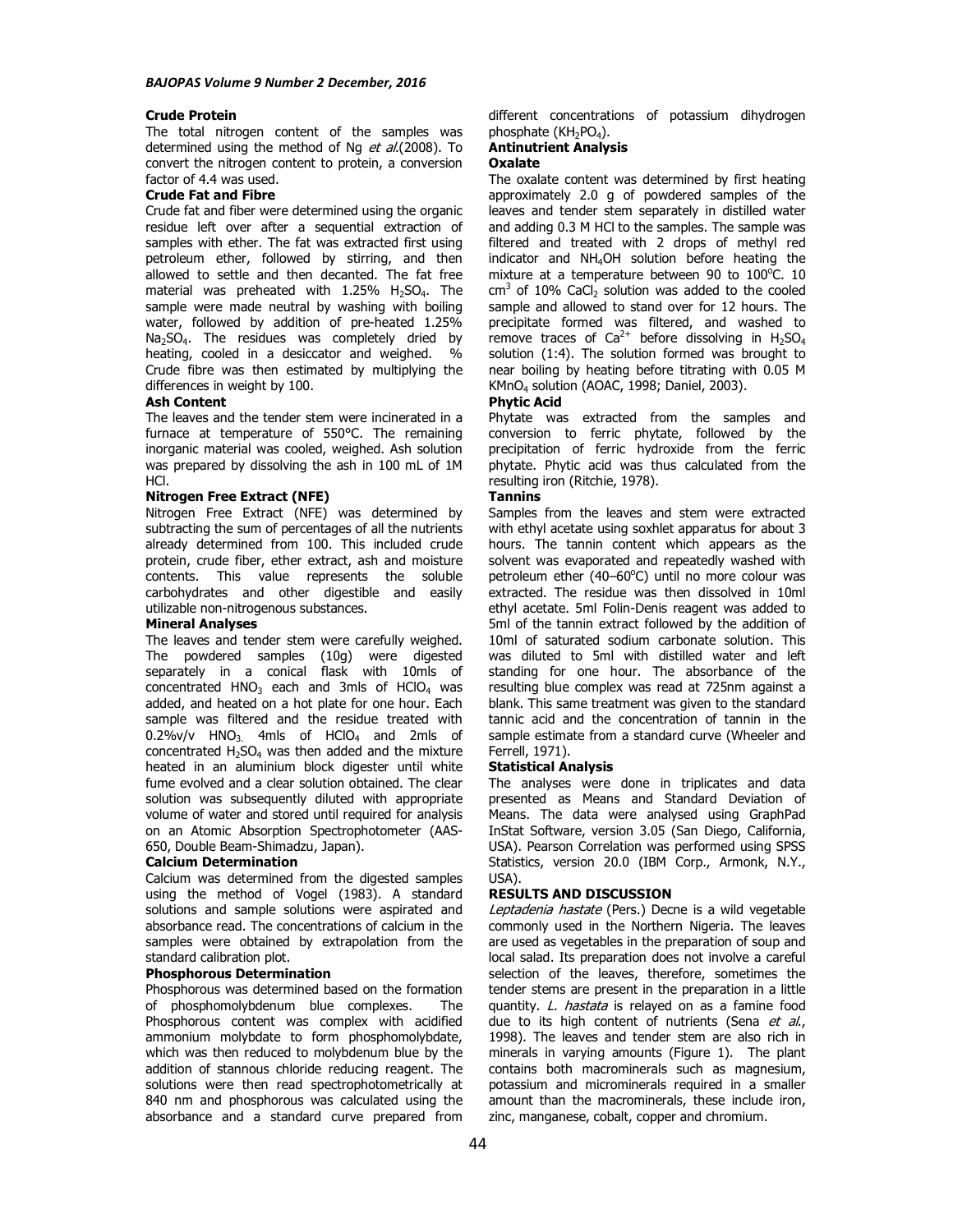### *BAJOPAS Volume 9 Number 2 December, 2016*

The presence of copper has been correlated with absorption of iron. Also, copper has been reported as an important cellular defence micromineral (Claude and Paule, 1979), protecting the mucous membrane and essential in the formation of haemoglobin. The substantial amount of iron found in L. hastata indicates that the plant could be a good source of dietary iron to overcome nutritional deficiency ofiron, if supplemented in the diet.



Figure 1: Mineral Composition of the Leaves and Tender Stems of Leptadenia hastata (Pers.) Decne Values are mean  $\pm$  SD of triplicate measurement, \*No significance (p>0.05)

The amount of cobalt and manganese was found to be significantly (p<0.001) higher in the leaves than the stem while magnesium was found to be significantly (p<0.001) higher in tender stem (Figure 1). Manganese has been used in the management of bone diseases (Claude and Paule, 1979). It is required for the functioning of the pituitary gland, pineal gland and the brain. The chromium levels in the leaves of L. hastata correlate its use in the treatment of diabetes. Chromium has been linked to diabetes prevention and appears to act by potentiating insulin receptor kinases (Wang et al., 2005). Chromium also plays a part in the glucose tolerance and in cellular responses to insulin. Clinical studies of diabetic patients have shown that chromium can decrease fasting glucose levels, improve glucose tolerance, lower insulin levels and decrease predisposing factors to diabetes by decreasing the total cholesterol and triglyceride levels (Dias, 2012).

Zinc is responsible for a number of biochemical activities in the human body, these include the

activation of several enzymes. It also improves the immune system by activation of T lymphocytes (Kaltenberg et al., 2010), hasten wound healing and promote growth during childhood. Zinc has also been found to be useful in healthy functioning of the heart (Elizabeth, 1994). Zinc was found to be significantly (p<0.001) higher in the tender stem when compared with the leaves.

Calcium is required for growth and the maintenance of strong bone and teeth. It is also involved in nerve signalling, muscle contractions and vasodilation (Straub, 2007). Vegetables rich in calcium include onions (Allium cepa), Bitter leaf (Veronia amygdalina) and okra (Ablenioschus esculentus) (Bhattacharjee et al., 2013; Aremu and Ibrahim, 2014). Phosphorous and calcium levels present in the leaves and tender stem of L. hastata fall within this range of the minerals, they were however, significantly higher in the leaves at  $p<0.01$  and  $p<0.001$  when compared with the tender stems respectively (Figure 1).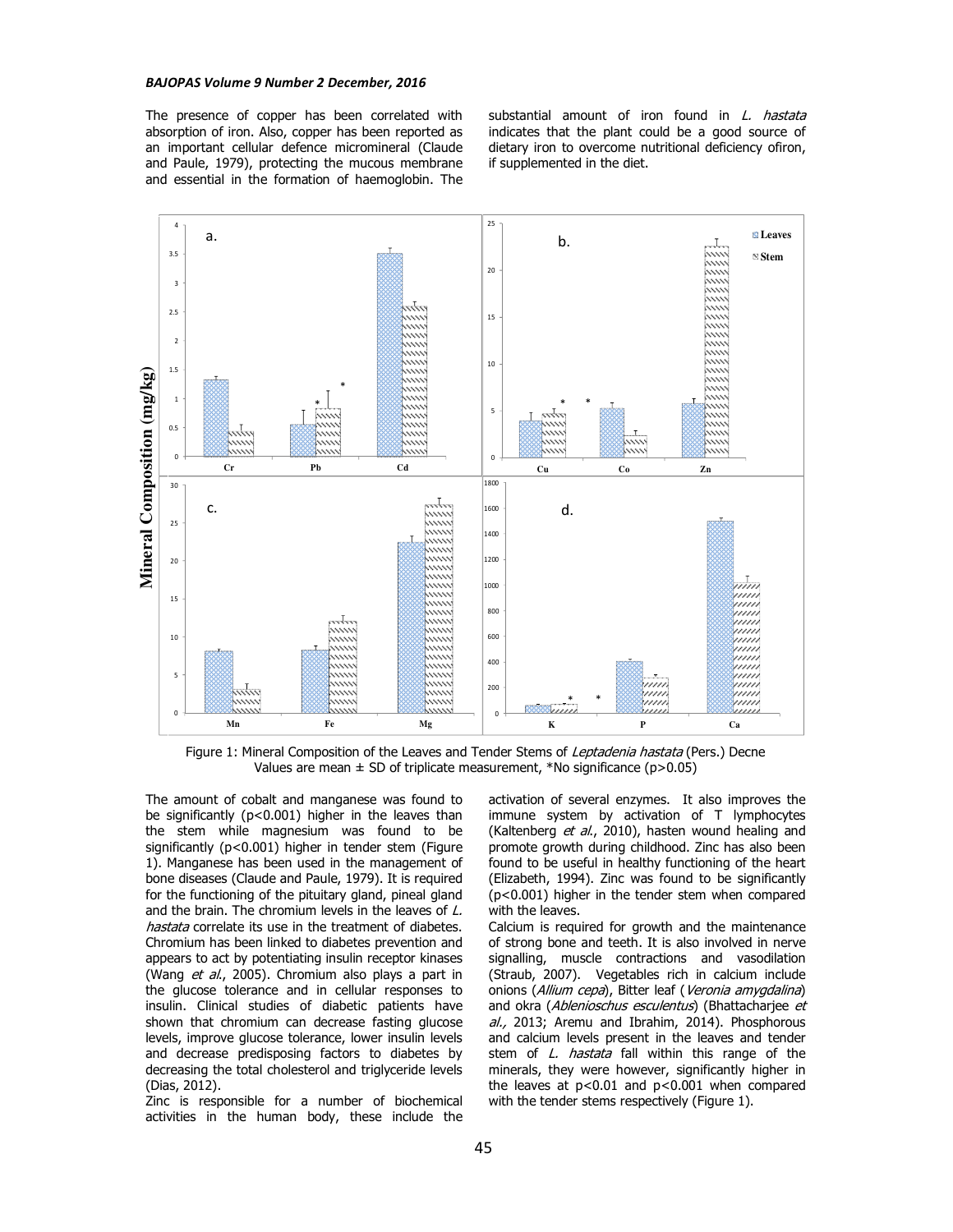### *BAJOPAS Volume 9 Number 2 December, 2016*

The biological system involves metabolic reactions which involve buffers in the body fluid. Phosphorous is located in the cells of the body, and plays a vital role in maintaining buffered reactions in body fluid (Hays and Swenon, 1985). To assess the safety of the wild plant, we determined the levels of cadmium and lead in the leaves and tender stem. Cadmium is not considered essential for life. It is absorbed from the soil by plants and its accumulation in humans affects human health through bone diseases and kidney damage. Regarding human health, food poisoning by lead and cadmium are the origin of diseases such as autism and neurodegenerative diseases (Alzheimer's, Parkinson's, multiple sclerosis) (Monnet-Tschudi et al., 2006). The quantity of Lead in L. hastata leaves and stem was found to be lesser and within acceptable range (0.03 to 5.0 mg/kg) when compared withWHO/FAO permissible limits (WHO/FAO, 2007). However, cadmium was found to be higher in the leaves when compared to the stem and also the values were higher when compared to WHO/FAO permissible limits (0.1 to 1.5 mg/kg).

L. hastata contains large amount of crude protein and fiber. The total digestible carbohydrate contents as represented by the NFE were also present in an appreciable quantity (Figure 2). The results indicate that the leaf contains more moisture, crude protein, crude fat and ash contents, but with lower fibre content when compared with the tender stem. Moisture contents of natural products enhance their stability, since high moisture contents tend to promote microbial contamination and chemical degradation (Hussain et al., 2009). Protein content of L. hastata is comparable to that of other leafy vegetables, where the protein content ranged from 1 to 7% of fresh weight or 8 to 30% of dry weight basis (Uusiku et al., 2010). The ash content is generally recognized as a measure of quality for the assessment of the functional properties of foods (Hofman, 2002). Leptadenia hastata contains high levels of total ash and this, in turn, may indicate a high content of minerals as seen in the mineral profile of the leaf and tender stem.



Figure 2: Proximate Composition of the Leaves and tender stems of Leptadenia hastata (Pers.) Decne Values are mean  $\pm$  SD of triplicate measurement, \*No significance (p>0.05) NFE = Nitrogen Free Extract



Figure 3: Antinutrient Composition of the Leaves and tender stems of Leptadenia hastata (Pers.) Decne Values are mean  $\pm$  SD of triplicate measurement, \*Significance (p<0.001)

Antinutritional factors are generally toxic and may adversely affect the nutrient content of plants by impairing protein digestibility as well as its mineral availability. The levels of oxalate, phytic acid and tannins are presented in Figure 3. L. hastata contains high levels of oxalate, but moderate values of phytic acid and tannins. The heat labile antinutrient factors

may be inactivated by the processing methods of  $L$ . hastata since it is consumed as a cooked vegetable rather than eating raw. Phytic acid is considered an antinutrient because it forms insoluble complexes with minerals such as iron. Phytate and tannins chelate iron and prevent its uptake during digestion.

\*

\*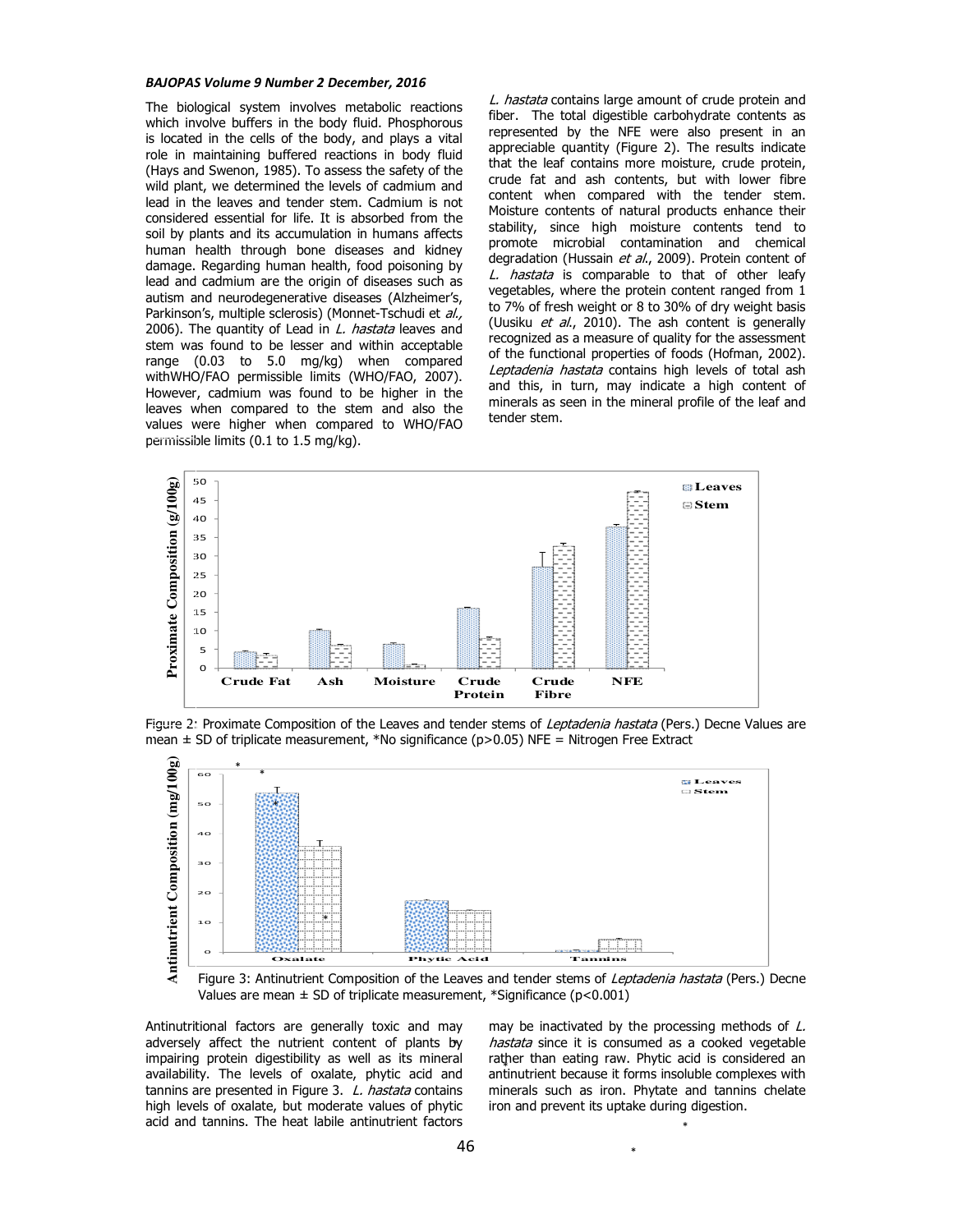|     | FeL                   |          | ZuL MnL               | MgL             | КL        | CoL      | CuL      | CrL        | PbL      | $_{\rm{CdL}}$ | CaL      | PL        | FeS       | ZnS      | MnS      | MgS       | КS       | CoS      | CuS       | CrS      | РbS      | CdS      | CaS      | PS |
|-----|-----------------------|----------|-----------------------|-----------------|-----------|----------|----------|------------|----------|---------------|----------|-----------|-----------|----------|----------|-----------|----------|----------|-----------|----------|----------|----------|----------|----|
| FeL | $\mathbf{1}$          |          |                       |                 |           |          |          |            |          |               |          |           |           |          |          |           |          |          |           |          |          |          |          |    |
| ZaL | 0.942                 | 1        |                       |                 |           |          |          |            |          |               |          |           |           |          |          |           |          |          |           |          |          |          |          |    |
| MnL | $-0.997$ <sup>*</sup> | $-0.915$ | $\mathbf{1}$          |                 |           |          |          |            |          |               |          |           |           |          |          |           |          |          |           |          |          |          |          |    |
| MgL | 1.000                 | 0.935    | $-0.999"$             | 1               |           |          |          |            |          |               |          |           |           |          |          |           |          |          |           |          |          |          |          |    |
| КL  | 0.075                 | $-0.265$ | $-0.146$              | 0.095           | -1        |          |          |            |          |               |          |           |           |          |          |           |          |          |           |          |          |          |          |    |
| CoL | 0.119                 | 0.446    | $-0.048$              | 0.099           | $-0.981$  | -1       |          |            |          |               |          |           |           |          |          |           |          |          |           |          |          |          |          |    |
| CuL | $-0.971$              | $-0.995$ | 0.952                 | $-0.966$        | 0.165     | $-0.353$ | -1       |            |          |               |          |           |           |          |          |           |          |          |           |          |          |          |          |    |
| CrL | 1.000"                | 0.943    | $-0.997$ <sup>*</sup> | $1.000^{\circ}$ | 0.073     | 0.122    | $-0.972$ | -1         |          |               |          |           |           |          |          |           |          |          |           |          |          |          |          |    |
| PЫ. | $-0.802$              | $-0.956$ | 0.757                 | $-0.789$        | 0.536     | $-0.689$ | 0.921    | $-0.803$   | 1        |               |          |           |           |          |          |           |          |          |           |          |          |          |          |    |
| CdL | 0.942                 | 1.000"   | $-0.915$              | 0.935           | $-0.265$  | 0.446    | $-0.995$ | 0.943      | $-0.956$ | 1             |          |           |           |          |          |           |          |          |           |          |          |          |          |    |
| CaL | $-0.792$              | $-0.951$ | 0.747                 | $-0.780$        | 0.549     | $-0.701$ | 0.915    | $-0.794$   | 1.000    | $-0.951$      | -1       |           |           |          |          |           |          |          |           |          |          |          |          |    |
| PL  | $-1.000"$             | $-0.948$ | 0.996                 | $-0.999"$       | $-0.057$  | $-0.137$ | 0.975    | $-1.000**$ | 0.812    | $-0.948$      | 0.803    | 1         |           |          |          |           |          |          |           |          |          |          |          |    |
| FeS | $-0.527$              | $-0.211$ | 0.586                 | $-0.544$        | $-0.887$  | 0.781    | 0.309    | $-0.525$   | $-0.085$ | $-0.211$      | $-0.101$ | 0.512     | 1         |          |          |           |          |          |           |          |          |          |          |    |
| ZnS | $-0.052$              | 0.287    | 0.124                 | $-0.073$        | $-1.000"$ | 0.985    | $-0.187$ | $-0.050$   | $-0.555$ | 0.287         | $-0.568$ | 0.035     | 0.876     | -1       |          |           |          |          |           |          |          |          |          |    |
| MnS | 1.000                 | 0.948    | $-0.996$              | 0.999"          | 0.057     | 0.137    | $-0.975$ | $1.000**$  | $-0.812$ | 0.948         | $-0.803$ | $-1.000"$ | $-0.512$  | $-0.035$ | 1        |           |          |          |           |          |          |          |          |    |
| MgS | $-0.484$              | $-0.751$ | 0.421                 | $-0.467$        | 0.836     | $-0.926$ | 0.679    | $-0.487$   | 0.911    | $-0.751$      | 0.918    | 0.500     | $-0.488$  | $-0.848$ | $-0.500$ | 1         |          |          |           |          |          |          |          |    |
| КS  | 0.663                 | 0.876    | $-0.608$              | 0.648           | $-0.697$  | 0.823    | $-0.822$ | 0.665      | $-0.979$ | 0.876         | $-0.982$ | $-0.676$  | 0.287     | 0.713    | 0.676    | $-0.976$  | 1        |          |           |          |          |          |          |    |
| CoS | $-0.890$              | $-0.685$ | 0.920                 | $-0.899$        | $-0.522$  | 0.347    | 0.755    | $-0.889$   | 0.441    | $-0.685$      | 0.427    | 0.882     | 0.857     | 0.502    | $-0.882$ | 0.032     | $-0.248$ | 1        |           |          |          |          |          |    |
| CuS | 0.568                 | 0.258    | $-0.625$              | 0.584           | 0.863     | $-0.749$ | $-0.355$ | 0.566      | 0.037    | 0.258         | 0.052    | $-0.553$  | $-0.999"$ | $-0.852$ | 0.553    | 0.445     | $-0.240$ | $-0.881$ | 1         |          |          |          |          |    |
| CrS | $-0.515$              | $-0.197$ | 0.575                 | $-0.533$        | $-0.893$  | 0.789    | 0.296    | $-0.513$   | $-0.099$ | $-0.197$      | $-0.115$ | 0.500     | 1.000"    | 0.883    | $-0.500$ | $-0.500$  | 0.300    | 0.850    | $-0.998"$ | 1        |          |          |          |    |
| РbS | $-0.444$              | $-0.720$ | 0.379                 | $-0.426$        | 0.860     | $-0.943$ | 0.645    | $-0.446$   | 0.892    | $-0.720$      | 0.899    | 0.460     | $-0.527$  | $-0.871$ | $-0.460$ | $0.999^*$ | $-0.965$ | $-0.013$ | 0.485     | $-0.539$ | 1        |          |          |    |
| CdS | 0.683                 | 0.889    | $-0.630$              | 0.669           | $-0.677$  | 0.806    | $-0.838$ | 0.685      | $-0.984$ | 0.889         | $-0.987$ | $-0.696$  | 0.260     | 0.693    | 0.696    | $-0.970$  | 1.000"   | $-0.275$ | $-0.213$  | 0.273    | $-0.958$ | 1        |          |    |
| CaS | 0.953                 | 0.795    | $-0.972$              | 0.959           | 0.374     | $-0.188$ | $-0.853$ | 0.952      | $-0.582$ | 0.795         | $-0.569$ | $-0.947$  | $-0.760$  | $-0.353$ | 0.947    | $-0.196$  | 0.404    | $-0.986$ | 0.791     | $-0.751$ | $-0.151$ | 0.429    | 1        |    |
| PS  | $-0.769$              | $-0.939$ | 0.721                 | $-0.756$        | 0.580     | $-0.727$ | 0.899    | $-0.770$   | 0.999"   | -0.939        | 0.999"   | 0.780     | $-0.138$  | $-0.599$ | $-0.780$ | 0.932     | $-0.988$ | 0.392    | 0.090     | $-0.152$ | 0.915    | $-0.992$ | $-0.538$ | -1 |

*BAJOPAS Volume 9 Number 2 December, 2016*Table 1: Correlation for Mineral Composition of the Leaves and tender stems of *Leptadenia hastata* (Pers.) Decne

\*Correlation is significant at the 0.05 level (2-tailed) \*\*Correlation is significant at the 0.01 level (2-tailed) L = Leaves, S = Tender Stems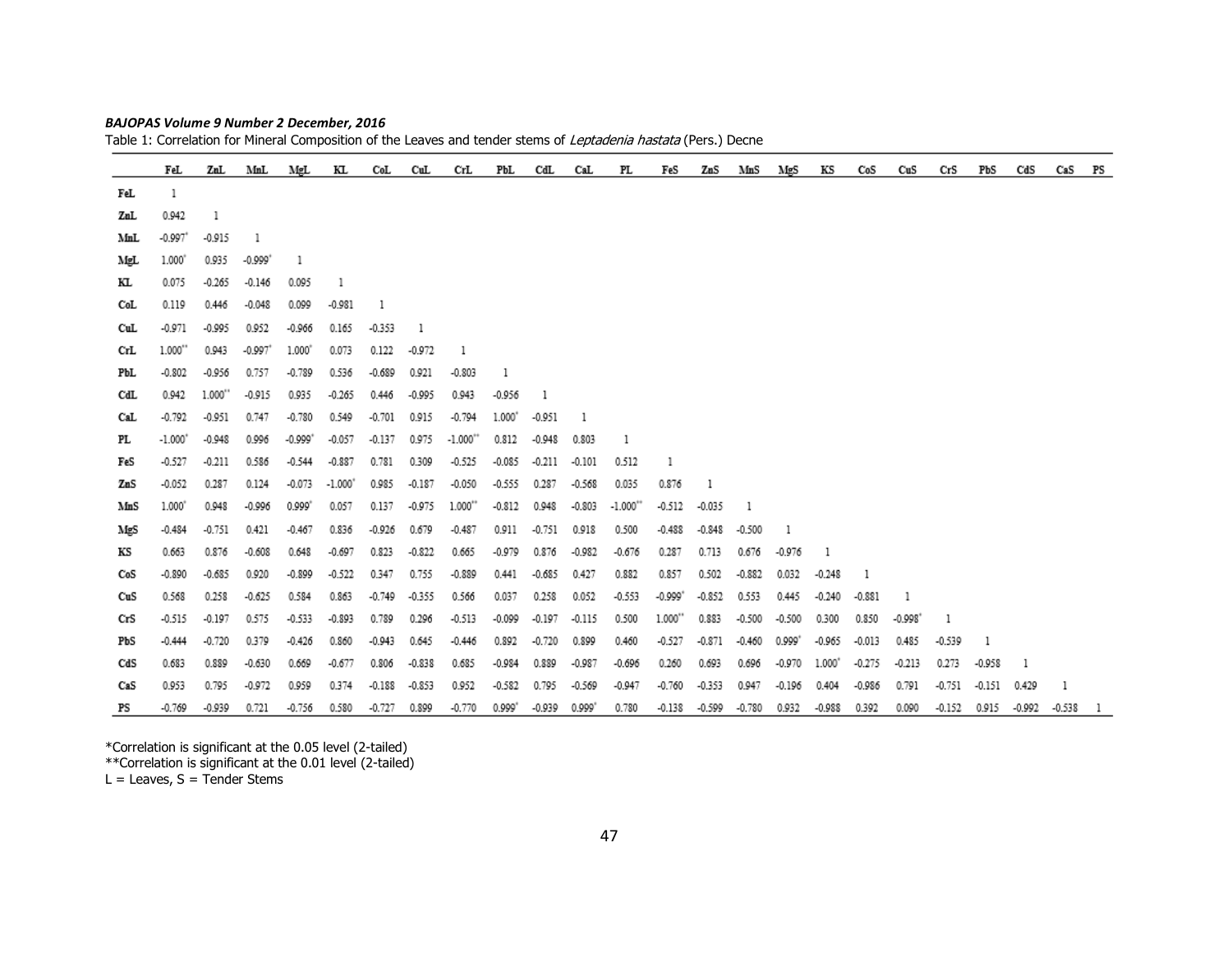|  | BAJOPAS Volume 9 Number 2 December, 2016 |  |  |
|--|------------------------------------------|--|--|
|--|------------------------------------------|--|--|

Table 2: Correlation for Proximate Composition of the Leaves and tender stems of *Leptadenia hastata* (Pers.) Decne

|              | Mois.L   | CPL       | CFL       | <b>CFaTL</b> | AshL      | NFEL      | Mois.S   | CPS      | CFS      | <b>CFaTS</b> | AshS     | <b>NFES</b> |
|--------------|----------|-----------|-----------|--------------|-----------|-----------|----------|----------|----------|--------------|----------|-------------|
| Mois.L       | 1        |           |           |              |           |           |          |          |          |              |          |             |
| CPL          | $-0.500$ | 1         |           |              |           |           |          |          |          |              |          |             |
| CFL          | 0.541    | $-0.999"$ | 1         |              |           |           |          |          |          |              |          |             |
| <b>CFaTL</b> | 0.971    | $-0.277$  | 0.323     | 1            |           |           |          |          |          |              |          |             |
| AshL         | 0.980    | $-0.663$  | 0.698     | 0.903        | 1         |           |          |          |          |              |          |             |
| NFEL         | 0.985    | $-0.640$  | 0.677     | 0.915        | 1.000     | ı         |          |          |          |              |          |             |
| Mois.S       | 0.945    | $-0.756$  | 0.787     | 0.839        | 0.991     | 0.987     | 1        |          |          |              |          |             |
| CPS          | $-0.524$ | $1.000*$  | $-1.000"$ | $-0.304$     | $-0.683$  | $-0.661$  | $-0.774$ | 1        |          |              |          |             |
| CFS          | 0.853    | 0.026     | 0.022     | 0.953        | 0.731     | 0.751     | 0.635    | $-0.001$ | 1        |              |          |             |
| <b>CFaTS</b> | 0.756    | $-0.945$  | 0.960     | 0.577        | 0.871     | 0.857     | 0.929    | $-0.954$ | 0.303    | ı            |          |             |
| AshS         | 0.806    | 0.110     | $-0.062$  | 0.924        | 0.671     | 0.693     | 0.568    | 0.083    | 0.996    | 0.222        | 1        |             |
| <b>NFES</b>  | $-0.976$ | 0.676     | $-0.710$  | $-0.896$     | $-1.000"$ | $-0.999"$ | $-0.993$ | 0.696    | $-0.719$ | $-0.880$     | $-0.658$ |             |

\*Correlation is significant at the 0.05 level (2-tailed)

Mois. = Moisture, CP = Crude protein, CF = Crude Fiber, CFaT = Crude Fat, Ash, NFE = Nitrogen Free Extract, L = Leaves, S = Tender Stems

|                  | Oxalate L | <b>Phytate L</b> | Tannin L | Oxalate S | <b>Phytate S</b> | Tannin S |
|------------------|-----------|------------------|----------|-----------|------------------|----------|
| Oxalate L        |           |                  |          |           |                  |          |
| Phytate L        | 0.609     |                  |          |           |                  |          |
| Tannin L         | 0.971     | 0.401            |          |           |                  |          |
| Oxalate S        | $-0.846$  | $-0.938$         | $-0.693$ |           |                  |          |
| <b>Phytate S</b> | 0.923     | 0.868            | 0.803    | $-0.986$  | ı                |          |
| Tannin S         | 0.971     | 0.401            | 1.000"   | $-0.693$  | 0.803            |          |

Table 3: Correlation for Antinutrient Composition of the Leaves and tender stems of of Leptadenia hastata (Pers.) Decne

\*\*Correlation is significant at the 0.01 level (2-tailed)

 $L =$  Leaves, S = Tender Stems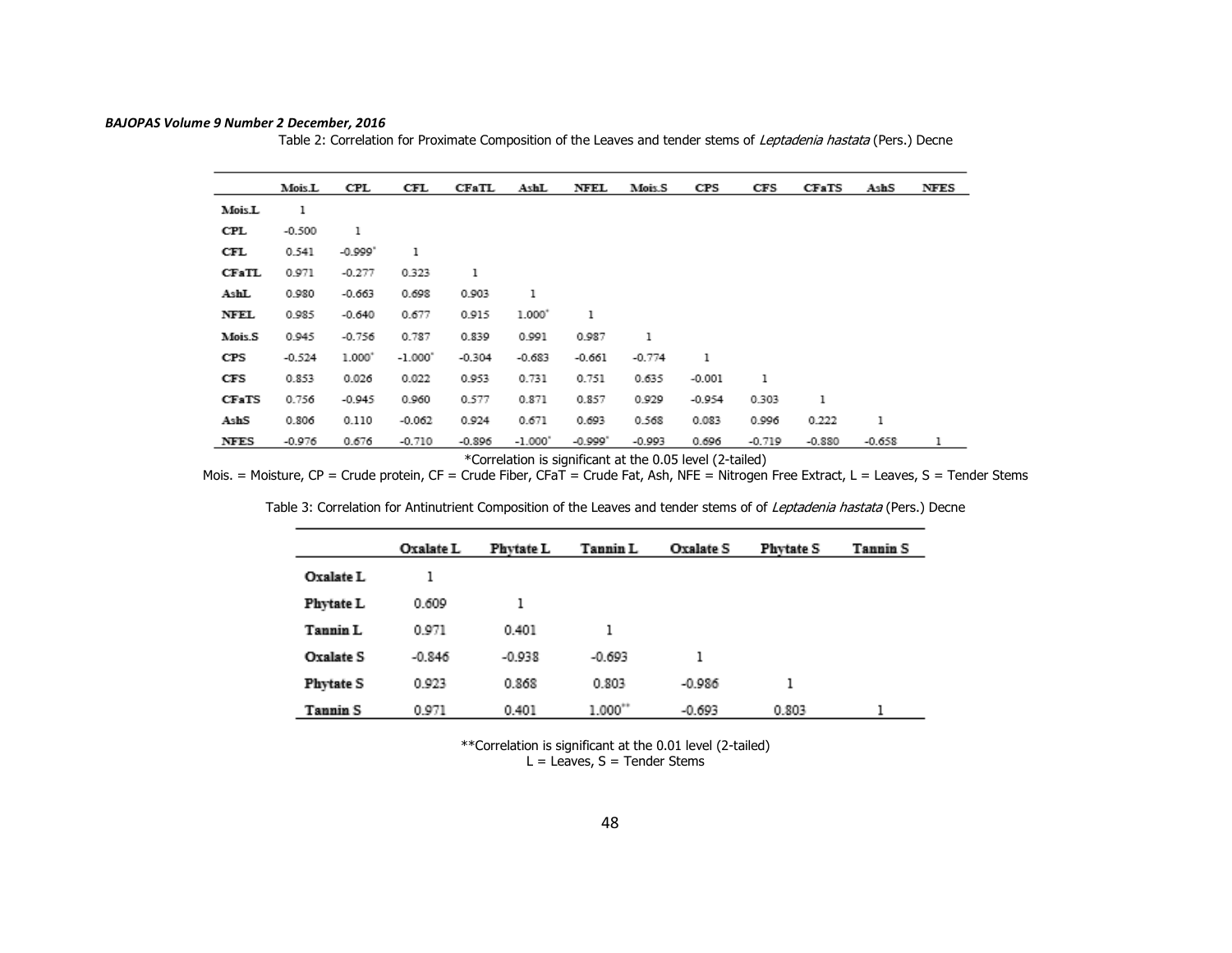### *BAJOPAS Volume 9 Number 2 December, 2016*

In the correlation analysis, Mn in the leaves indicated a negative correlation with Fe, Mg, and Cr in the leaves when compared in a 2 tailed Pearson correlation at p<0.05 level (Table 1).

A perfect negative correlation ( $r = -1.000$ ) existed between P in the leaves, and Fe and Cr in leaves and Mn in the tender stems at  $p < 0.05$  and  $p < 0.01$ respectively. Also, a perfect positive correlation ( $r =$ 1.000) was seen in Fe in the leaves when correlated with Mg, Cr in leaves and Mn in tender stems (Table 1). For Cadmium and Lead, a perfect positive correlation (r  $= 1.000$ ) exists between them and Zn and Ca in leaves at p<0.01 and p<0.05 respectively.

In comparison for proximate and antinutrient contents, No significant (p>0.01) correlation was observed in the oxalate and phytate contents. However, when compared in a 2 tail test, Tannins in the Leaves showed a perfect positive correlation ( $r = 1.000$ ) at  $p < 0.01$  with tannins in tender stems of  $L$ . hastata (Table 3). The analysis also showed significant correlation (p<0.05) in Crude Fiber and Nitrogen Free Extracts in leaves and tender stems of the plant (Table 2). A perfect  $(r = 1.000)$  and near perfect ( $r = -0.999$ ) correlation in the total ash content of the leaves and Nitrogen Free Extracts of Leaves and Nitrogen Free Extracts of the tender stems respectively were observed.

## **REFERENCES**

- A.O.A.C. (1998): Association of Official Analytical Chemists, Official Methods of Analysis. 16th Edition. Washington D.C. USA.
- A.O.A.C. (2000): Association of Official Analytical Chemists, Official Methods of Analysis of AOAC International, 17th Ed.; AOAC International: Gaithersburg, MD, USA.
- Aliero, A.A. and Wara S.H. (2009): Validating the medicinal potential of Leptadenia hastata.African Journal of Pharmacy and Pharmacology, 3(6):335-338.
- Aliero, B.L,. Umar, M.A., Suberu, H.A. and Abubakar, A. (2001): A Hand Book of Common Plant in Northern Western Nigeria. 78.
- Aremu, M.O. and Ibrahim, H. (2014): Mineral Content of Some Plant Foods Grown in Nigeria: A Review. Food Science and Quality Management, 29:71-89.
- Bayala, B., Pellicer-Rubio, M.T., Bassole, I.H.N., Belemtougri, R., Tamboura, H.H. and Malpaux, B. (2011): Effects of Aqueous Extracts of Leptadenia hastata (Pers.) Decne. (Asclepediaceae) on Male Reproductive Functions Using Castrated Immature Rats. Research Journal of Medicinal Plant, 5:180-188.
- Bello, A., Aliero, A.A., Saidu, Y. and Muhammad,S. (2011): Hypoglycaemic and Hypolipidaemic

The above indicates that the antinutrient contents in the tender stems will not affect the mineral absorption in the leaves. The positive correlation between Fe, Mg, Mn and Cr could be beneficial, while negative correlation between Fe and Cu in the tender stems could affect the absorption of iron. Zn, Ca P and Mg may also be affected due to the presence of Cd and Pb.

### **CONCLUSION**

The findings from this study unveil the potentials of the plant Leptadenia hastata as an important source of nutrients. Thus, L. hastata can find its usefulness as a potential source of functional foods. Its nutritional values can enhance its already established medicinal properties, as the presence of the tender stem does not negatively affect the nutritional content of the leaves. Effort should be made in assessing the antinutritional contents before and after different methods of food processing, this will allow for an optimal nutritional use of the plant.

# **CONTRIBUTIONS OF AUTHORS**

All authors contributed equally and gave consents for the publication of the paper.

### **CONFLICT OF INTEREST**

Authors declare no conflict of interest.

Effects of Leptadenia hastata (Pers.) Decne in Alloxan Induced Diabetic Rats**.** Nigerian Journal of Basic and Applied Science, 19 (2): 187-192.

- Bhattacharjee, S., Sultana, A., Sazzad, M.H., Islam, M.A., Ahtashom, M.M. and Duzzaman, A. (2013): Analysis of the Proximate Composition and Energy Values of Two Varieties of Onion (Allium Cepa L.) Bulbs of Different Origin: A Comparative Study. International Journal of Nutrition and Food Sciences, 2(5):246-253.
- Claude, B. and Paule, S. (1979): The Manual of Natural Living. 1st Ed Biddles Limited Guildeford Survey, 101: 98-99.
- Dambatta, S.H. and Aliyu, B.S. (2011): A survey of major ethnomedicinal plants of Kano North Nigeria, their knowledge and uses by traditional healers. Bayero Journal of Pure and Applied Sciences, 4:28-34.
- Daniel, C.H. (2003): Quantitative Chemical Analysis. Sixth Edition. W. H. Freeman Company, New York.
- Dias, J.S. (2012): Nutritional Quality and Health Benefits of Vegetables: A Review. Food and Nutrition Sciences, 3:1354-1374.
- Elizabeth, K. (1994): Textbook on immense help from natures workshop, 1st ed., Elikaf Health Services Ltd., 207.